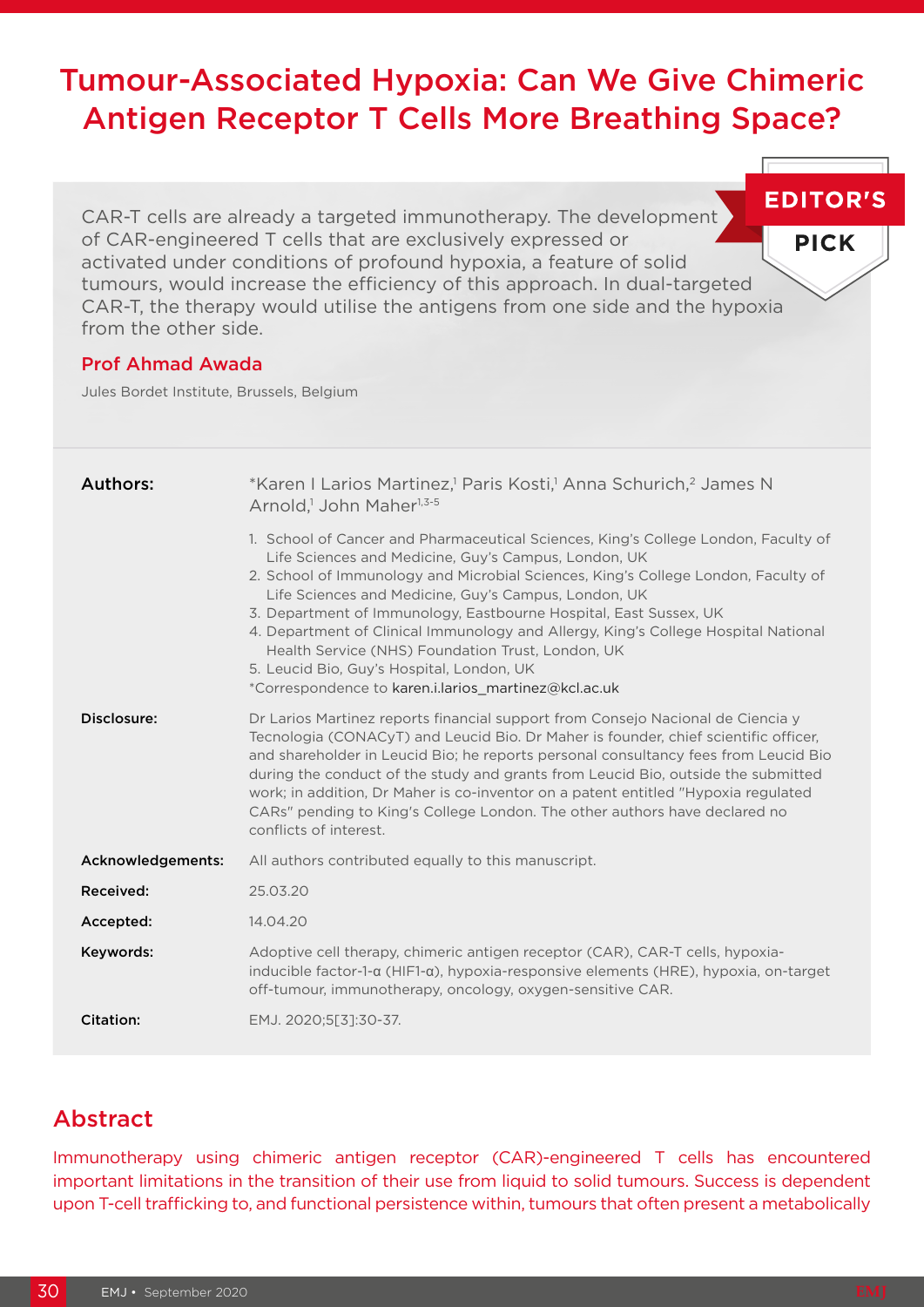and immunologically hostile microenvironment. Moreover, CAR targets that are tumour specific are extremely scarce. To address these issues, several strategies have been proposed to improve both tumour selectivity and safety. One approach involves the engineering of CAR-T cells that only deploy their effector function at tumour sites. Conceptually, a solution for this exploits the oxygen-limited nature of advanced tumour deposits through the engineering of CAR that are exclusively expressed or activated under conditions of profound hypoxia. T cells have a complex inter-relationship with oxygen, which also needs to be factored into the refinement of these technologies. Ideally, oxygen-sensing CAR should only function when oxygen tension is below 2%, as is commonly the case in solid tumours but rare in healthy tissue. Successful advancement of such technologies presents opportunities for solid tumour immunotherapy because it should broaden the target repertoire that may safely be exploited in this context.

### INTRODUCTION: THE CHALLENGE OF SOLID TUMOURS

Chimeric antigen receptors (CAR) are fusion molecules that couple the binding of a native tumour-associated target to the delivery of a bespoke T-cell activating signal. To extend the success of CAR-T cells from the haematological to the solid tumour setting, a number of key challenges have hindered progress.<sup>1</sup> Firstly, there are numerous physical constraints that hinder CAR-T cell recruitment, activation, proliferation, and persistence within solid tumour deposits. Secondly, CAR-T cells that do manage to navigate into the solid tumour microenvironment must then operate in the face of the adverse metabolic conditions at the site, notably hypoxia, low pH, elevated lactate concentration, and deprivation of nutrients such as glucose and amino acids.<sup>2</sup> Even in the setting of more amenable haematological malignancies such as B-cell leukaemias and lymphomas, important safety concerns include potentially lethal cytokine release syndrome and neurotoxicity. In solid tumours, the relative absence of truly tumourselective targets means that on-target, off-tumour toxicity is a further major concern that has caused morbidity and death of some patients.<sup>3</sup>

Numerous strategies have been developed to improve the therapeutic index of CAR-T cell immunotherapy.4,5 These include the intrinsic modification of CAR architecture, engineering of systems to control CAR-T cell persistence, and use of loco-regional delivery systems to minimise systemic exposure to these cells.<sup>6,7</sup> Exemplifying this, a recent clinical trial has demonstrated the safety and efficacy of mRNA-transfected c-Met-CAR-T cells following their intratumoural

administration, thereby achieving transient expression of a potentially toxic CAR primarily at the site of disease.<sup>8</sup> Similarly, intratumoural delivery of panErbB CAR-T cells has been safely employed in the treatment of patients with relapsed or refractory and locally advanced head and neck cancers.9 More complex strategies that set out to ensure safety include the use of suicide genes,<sup>10</sup> inhibitory CAR,<sup>11</sup> dual antigentargeted systems,<sup>12</sup> combinatorial SynNotch  $CAR$ ,<sup>13</sup> and switchable  $CAR$ .<sup>14-17</sup> To maximise success and safety requires a system that tightly restricts the activation of CAR-T cells to the solid tumour microenvironment.

In 2019, the Nobel Prize in Physiology or Medicine was awarded jointly to William Kaelin, Peter Ratcliffe, and Gregg Semenza for their work which characterised how cells sense and adapt to ambient oxygen levels. Given the profoundly hypoxic nature of many solid tumours, this paper considers the potential effects of hypoxia on CAR-T cells and how these may be harnessed to enhance the tumour specificity of these cells.

### HYPOXIA OF THE TUMOUR MICROENVIRONMENT

Hypoxia refers to a low concentration of oxygen and is a frequent attribute of solid tumours.<sup>18</sup> It commonly results from rapid tumour growth that outstrips an inadequate and often abnormal blood supply. Hypoxia has been associated with tumour cell invasiveness, metastasis, epithelial to mesenchymal transition, maintenance of cancer stem cells, and resistance to both radiation and cytotoxic chemotherapy.19-21 While oxygen tension in normal tissues is generally ≥5% and reaches approximately 14% in the lung, levels fall to below 2% in solid tumours and in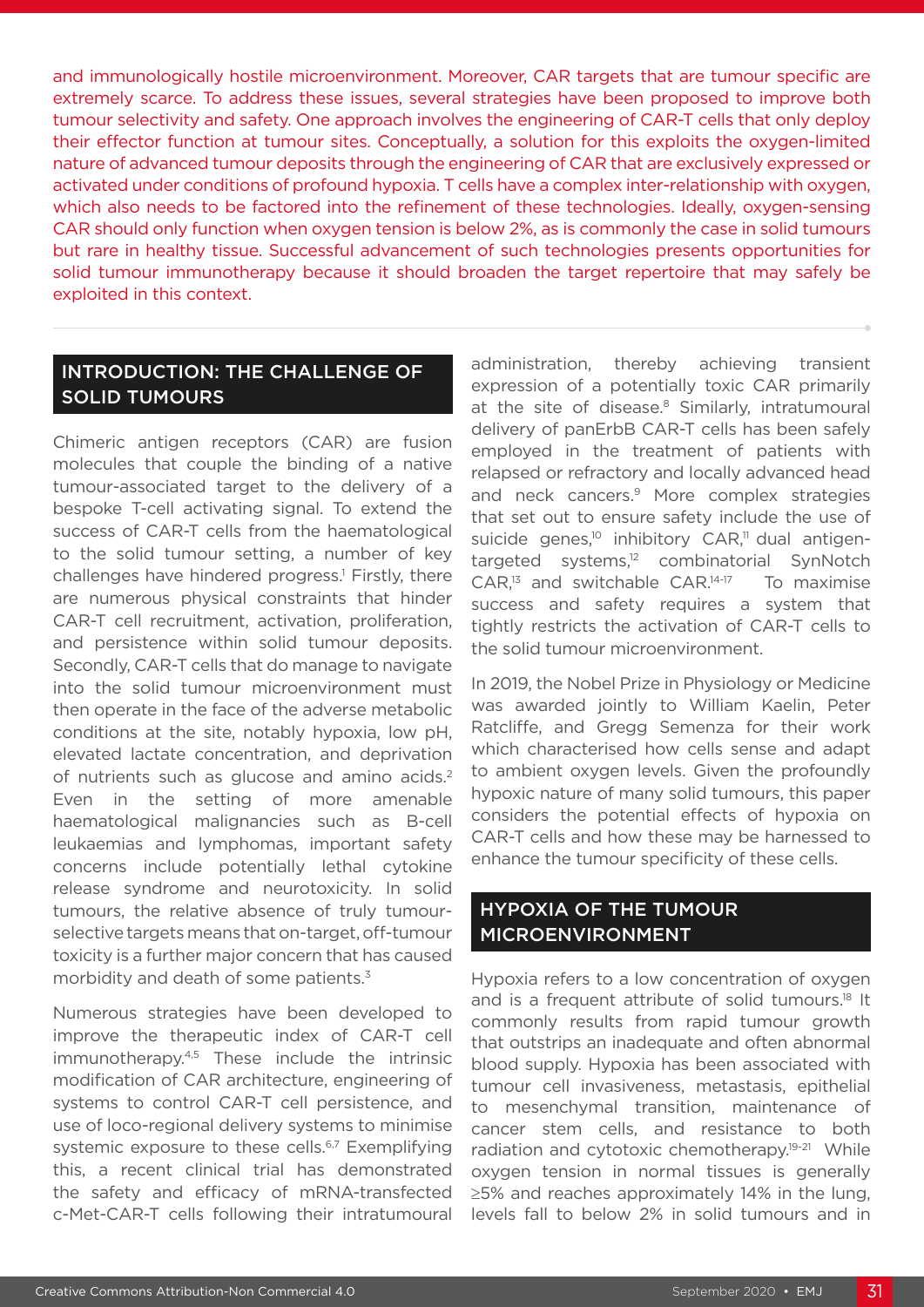chronically inflamed tissues.<sup>22</sup> Oxygen plays a fundamental role in many metabolic processes and cells must adapt nimbly to fluctuating levels of this nutrient in order to remain viable.<sup>23-25</sup> The key regulators of oxygen homeostasis are hypoxia-inducible factors (HIF): HIF-1, HIF-2, and HIF-3.26 While the importance of HIF-3 is less apparent, HIF-1 and HIF-2 operate as transcriptional regulators of an overlapping set of genes that mediate the hypoxic adaptive response.<sup>27</sup>

HIF are heterodimers comprising a stably expressed β subunit and a hypoxia-dependent α subunit. At normal oxygen levels, HIF-1α is rapidly degraded. This process is dependent upon the hydroxylation of proline residues found in the oxygen-dependent degradation domain (ODD) of HIF-1α by the enzyme, prolyl hydroxylase. Upon hydroxylation, the von Hippel–Lindau protein (VHL) binds and orchestrates HIF-1α ubiquitination followed by proteasomal degradation.26 Conversely, under hypoxic conditions, the HIF-1α protein accumulates, translocates to the nucleus, and dimerises with the HIF-1β subunit, forming the HIF-1 complex. The latter can then bind to hypoxia-responsive elements in the promoter region and increase transcription of specific hypoxia-induced genes.<sup>28</sup>

It has been argued that hypoxia represents the best validated cancer-associated feature that has yet to be exploited clinically.29 A wide number of experimental treatments are focussed on harnessing tumour-associated hypoxia, including prodrugs<sup>30</sup> and HIF inhibitors.<sup>31</sup> CAR-T cell immunotherapy strategists also need to consider the challenge and potential opportunity presented by the profoundly hypoxic nature of many solid tumours. Recent studies have investigated the effects of oxygen deprivation on CAR-T cells and some research groups have gone further to exploit hypoxia by developing oxygen-sensing CAR-T cells.

### CAR-T CELLS AND HYPOXIA

Little is known about how CAR-T cells behave in an hypoxic environment. However, hypoxia is known to exert several effects on unmodified T cells, including the induction of apoptosis, compromised activation, and upregulated expression of inhibitory receptors.<sup>18,32</sup> Nonetheless, there is evidence that these

inhibitory effects of hypoxia are not generalisable for all T-cell subsets. It has been argued that hypoxia favours the differentiation of Th9, Th17, and Th22 cells while hindering the differentiation of Th1 and cluster of differentiation-8 (CD8) effector T cells, while data on the effect on regulatory T cells are conflicting.<sup>18,33</sup> Moreover, Xu et al.<sup>34</sup> showed that hypoxia enhanced the proliferation, survival, and cytolytic activity of effector memory T cells, in contrast to its inhibitory effects on naïve and central memory T cells. This effect was attributed to elevated glycolytic activity, accompanied by enhanced HIF-1α expression. Hypoxia enhanced the cytotoxic activity of a CAR directed against the GD2 ganglioside, associated with increased degranulation of the CAR-T cells upon target recognition.34 Furthermore, antigen-specific CAR-T cells that were mobilised into hypoxic tumour areas were more proliferative than CAR-T cells in normoxic areas, when evaluated in two *in vivo* models.<sup>34,35</sup>

Berahovich et al.<sup>36</sup> also explored the effects of hypoxia on CAR-T cells targeted against B-cell maturation antigen (BCMA) and CD19. They observed that hypoxia diminished the expansion of both CAR- and non-transduced T cells.36 Differentiation of both BCMA and CD19 CAR-T cells was also affected, switching from central memory towards an effector memory phenotype. They also observed an increase in the CD4:CD8 CAR-T cell ratio, suggesting that CD8+ CAR-T cell expansion is more dependent on oxygen.36 While cytolytic activity of CAR-T cells that were expanded in 5% oxygen was increased, these cells manifested a significant reduction in the production of interferon-γ, IL-2, IL-6, and granzyme B, with programmed cell death protein 1 levels unaffected compared to CAR-T cells expanded in atmospheric oxygen levels.36 Consistency of findings between CD19 and BCMA-targeted receptors suggests that the effects of hypoxia were CAR-independent.

These *in vitro* data provide an insight into the way CAR-T cells function in a microenvironment restricted of oxygen, simulating that found in the tumour microenvironment. These findings also provide the basis for design of advanced CAR systems that actively exploit tumour-associated hypoxia for therapeutic gain.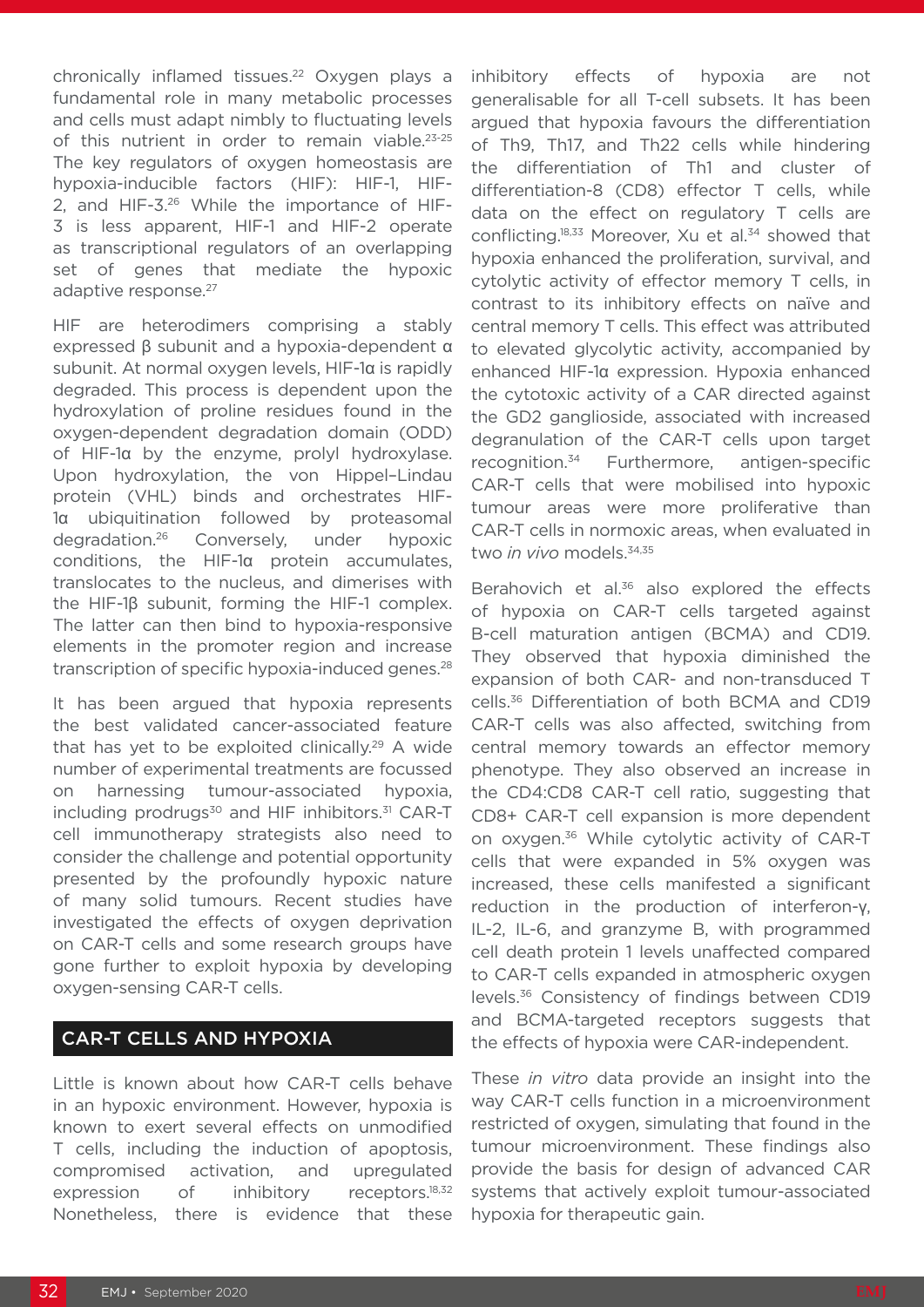### RESTRICTING CAR-T CELL FUNCTION TO HYPOXIC ENVIRONMENTS

The first attempt to exploit the hypoxic tumour microenvironment to regulate CAR expression was reported by Ang et al. $37$  In an abstract publication, they described the use of the 'Sleeping Beauty' transposon system to express a second generation (CD28+CD3ζ) anti-CD19 CAR fused to an ODD to restrict CAR expression to conditions of hypoxia. No expression of the ODD-containing CAR construct was seen at atmospheric oxygen (referred to as normoxia hereafter), while cell-surface CAR expression was detectable following the transfer of cells to 1% oxygen.<sup>37</sup>

The following year, this group described an oxygen-sensitive c-Met-specific CAR that utilised a fused ODD domain derived from HIF-1α (Figure 1A-B).<sup>38</sup> Like its predecessor, this CAR was expressed using the Sleeping Beauty transposon system. Cell-surface expression of the CAR and cytolytic activity against c-Met-engineered target cells were both strictly dependent upon hypoxic conditions.<sup>39</sup> In a related approach, the clinical-stage biopharmaceutical company, Cellectis, Paris, France, described a method to create a multi-input signal-sensitive T cell. The method involved the application of a logic AND gate whereby two independent stimuli as input signals are required for CAR activation to occur. To exploit hypoxia as one such input signal, the CAR was engineered to contain an ODD. By this means, cognate ligand engagement was restricted to conditions of hypoxia.40

The hypoxia-exploiting CAR described in this paper had a multichain (mc)CAR architecture (Figure 2). The latter was based on the highaffinity IgE receptor (Fc $\varepsilon$ RI),<sup>41</sup> a configuration that had earlier been designed to regulate CAR activity in a small molecule-dependent manner.<sup>14</sup> The mcCAR was engineered by replacing the extracellular domain of the α chain for a singlechain variable fragment fused to a hinge domain from the CD8α chain. The native domain of the β chain was substituted with a 4-1BB domain while the CD3ζ chain was appended to the γ chain endodomain. Three CAR were designed as follows. HIF-CAR1 was engineered by fusing the ODD sequence (amino acids 380–603) of HIF-1α to the α chain of the mcCAR, thereby conferring oxygen-dependent stability on the fusion receptor. In HIF-CAR2, the N-terminal domain containing the key proline residue P402 was added (amino acids 344–417), while in HIF-CAR3, the C-terminal domain containing the key proline residue P564 (amino acids 530–652) was added. As indicated above, these residues have previously been shown to interact with the VHL tumour-suppressor protein and to be hydroxylated in conditions of physiological normoxia, ultimately leading to protein degradation.42-44

To demonstrate that oxygen could be used to turn on the switch, T cells were electroporated with mRNA encoding for the CAR-ODD for comparison with a control CAR that lacked an ODD. After incubation for 20 hours under hypoxic conditions, cell-surface expression of HIF-CAR1 and HIF-CAR2 were enhanced, while the HIF-CAR3 (for unclear reasons) and the control CAR responded minimally. To demonstrate that the switch was reversible, T cells were transferred from hypoxia to normoxia for 6 hours. Cell-surface expression of HIF-CAR1 and HIF-CAR2 were both successfully negated, whereas no change in expression was observed for the control CAR.

To further evaluate the dynamics of the system and the rate of CAR decay upon removal from hypoxia, T cells were electroporated and placed in normoxia for 6 hours to recover. Next, hypoxia was applied for 16 hours and cellsurface CAR expression was monitored over 6 hours of reoxygenation thereafter. Cell-surface CAR expression decreased by 80% with a lapse of 2 hours for both HIF-CAR1 and HIF-CAR2 and this remained stable for the next 4 hours. In concordance with previous experiments, control CAR and HIF-CAR3 did not respond upon reoxygenation.

To assess cytolytic activity, control or HIF-CAR1 T cells were co-cultured at different effectorto-target ratios for 16 hours with Daudi cells (a human Burkitt lymphoma B-cell line), either in normoxic or hypoxic conditions. Tumour cell killing was observed in both hypoxic and normoxic conditions at effector-to-target ratios of 5:1 and 10:1, respectively. While enhanced killing was seen in hypoxic conditions, leakiness of the system was suggested by the detection of cytotoxic activity under conditions of normoxia.40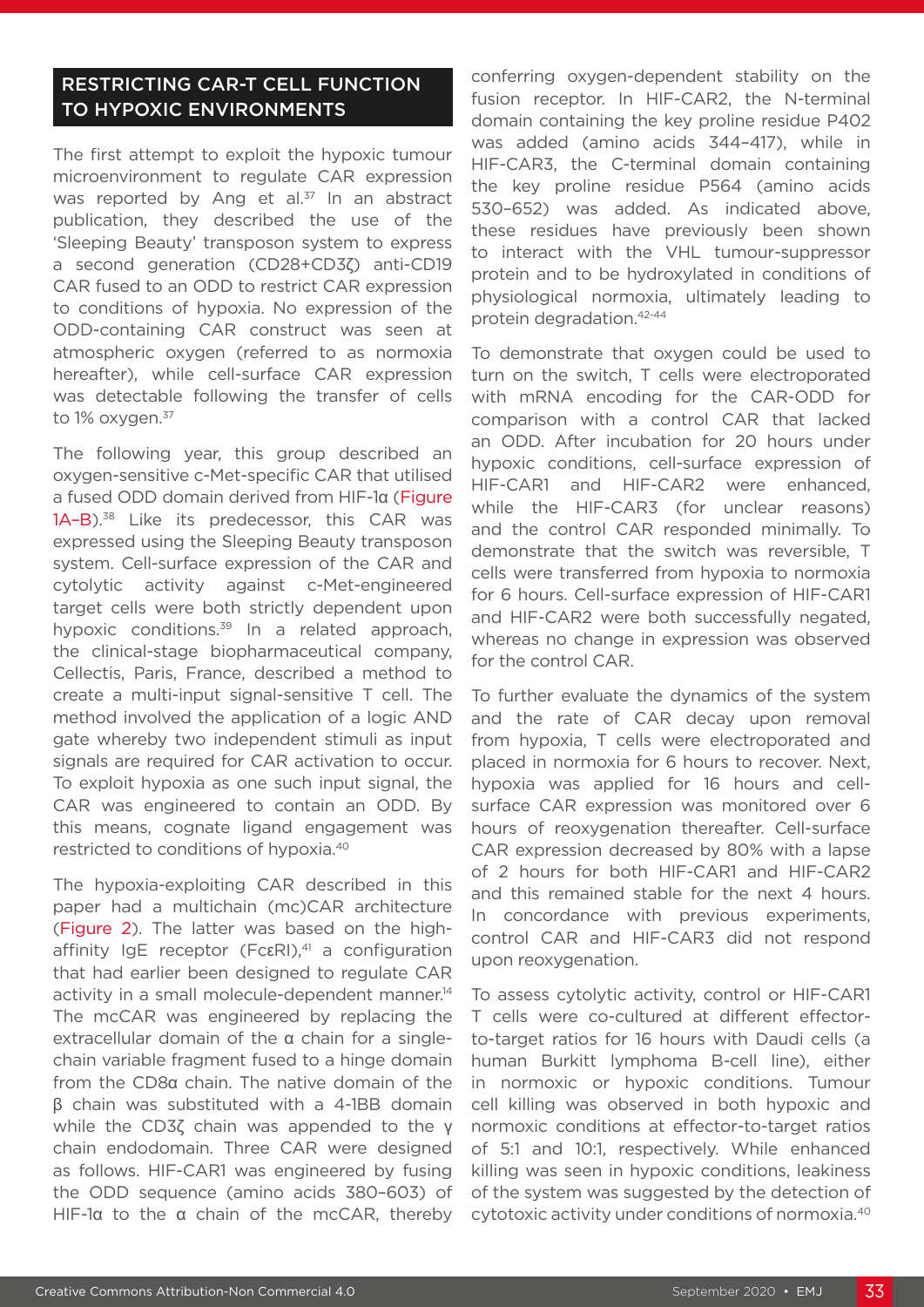



#### Figure 1: Schematic to illustrate hypoxia-sensing CAR-T cell approaches.

A,B) ODD fusion approach. Upon infusion, CAR-T cells may engage healthy (A) or cancer (B) cells that express cognate target. When the CAR is exposed to normoxia, the ODD fused to the CAR become hydroxylated and recognised by the VHL, which ubiquitinates the CAR for proteasomal degradation. In hypoxia (B), prolyl hydroxylase does not hydroxylate the CAR, which prevents degradation and allows target-dependent CAR activation.

C,D) HRE-promoter approach. Upon infusion, CAR-T cells situated in healthy tissue (C) are exposed to normoxia and thus CAR transcription is not triggered, protecting healthy cells that express the antigen and avoiding on-target, offtumour toxicity. By contrast, HIF-1 complex accumulation occurs selectively in conditions of hypoxia (D), allowing the binding of this complex to HRE in the synthetic vector promoter region. As a result, CAR expression occurs, which enables the activation of these T cells upon antigen binding.

CAR: chimeric antigen receptor; HIF-1: hypoxia-inducible factor 1; HRE: hypoxia-responsive elements; ODD: oxygendependent degradation domain; VHL: von Hippel–Lindau protein.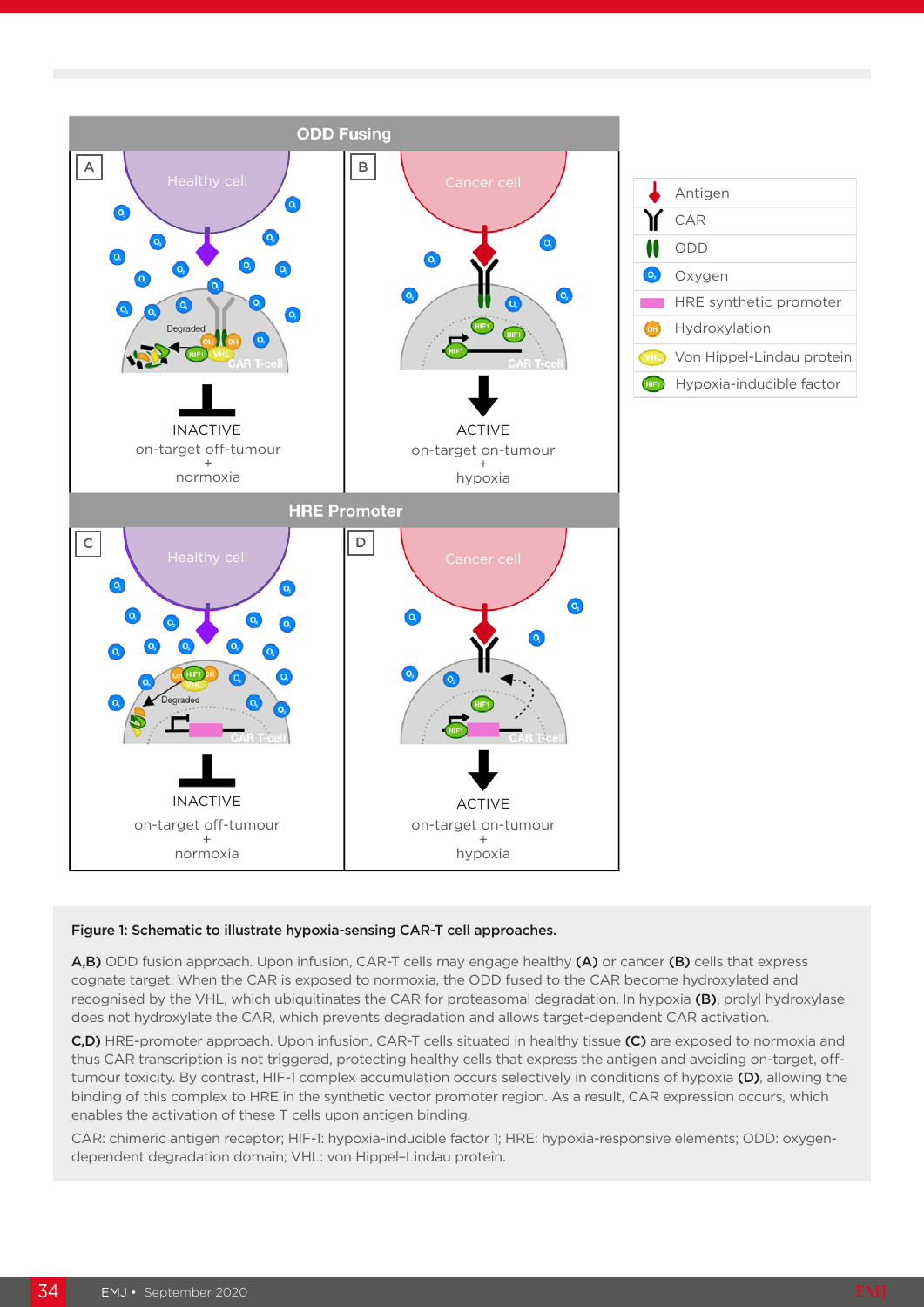

#### Figure 2: Multi-input CAR designs.

A) Single-chain CAR. The targeting, activation, co-stimulation, and ODD domains are fused in a unique chain. B) Multichain CAR. The different domains are distributed in three different chains (α, β, and γ).

CAR: chimeric antigen receptor; ODD: oxygen-dependent degradation domain.

The strategies described thus far have taken advantage of the HIF master orchestrators of oxygen responsiveness, through the fusion of an ODD to the CAR endodomain (Figure 1A-B). An alternative oxygen-sensing CAR system was recently presented by Sarén et al.<sup>45</sup> in an abstract. They fused a cassette of hypoxia-responsive elements to a minimal cytomegalovirus promoter and evaluated the ability of this putative hypoxia-responsive promoter to drive expression of a CD19-specific CAR (Figure 1C-D). Following chemical induction of hypoxia, they showed that expression of the CAR was enhanced, whereas the expression of a control CAR under the transcriptional control of a constitutive EF1α promoter was unaltered. Additionally, the group reported that the oxygensensing CAR displayed enhanced activation and cytotoxic activity upon antigen recognition in conditions of hypoxia, when compared to normoxia.45

#### CONCLUSIONS AND PERSPECTIVE

The aforementioned studies provide proof of concept as to how hypoxia may be exploited to enhance precision targeting of CAR-T cell immunotherapy.

A further theoretical advantage relates to the fact that restricted CAR expression at sites of hypoxia might be expected to mitigate against the deleterious effects of tonic signalling, which is a particular problem with some singlechain variable fragment-targeted CAR.46 Moreover, T cells that escape from the tumour microenvironment should be rapidly disarmed owing to CAR ubiquitination under oxygenreplete conditions. By this means, off-tumour ontarget toxicity should be minimised. It should be acknowledged, however, that ODD-dependent CAR degradation can take between minutes and hours<sup>47</sup> meaning that some such toxicity might nonetheless occur.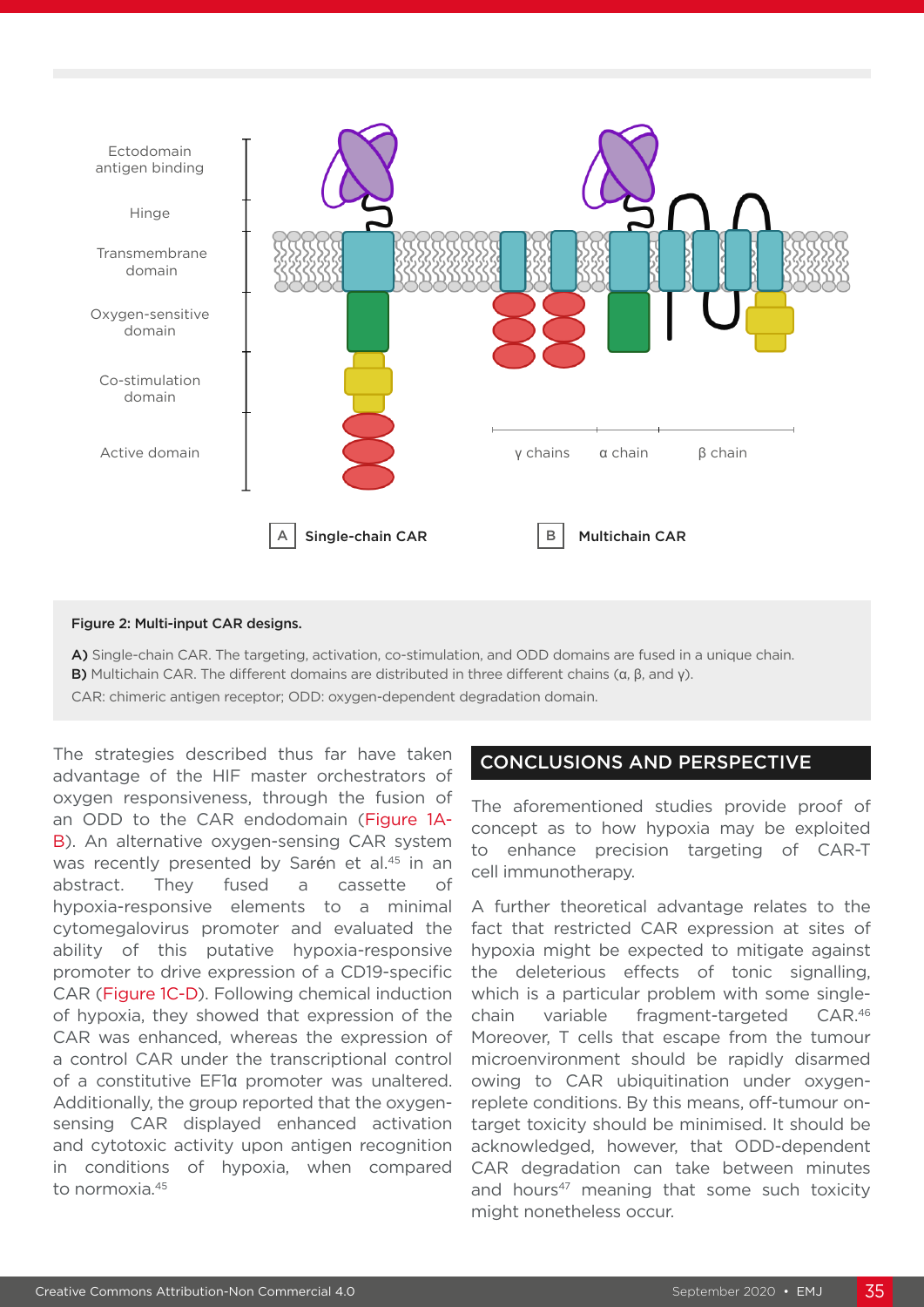In the further advancement of these technologies, a number of points warrant consideration. While physiological oxygen levels vary across many normal tissues, they are lower than atmospheric oxygen levels. This highlights the need for careful testing of CAR expression and function across a range of oxygen tensions. Another potential concern is that the activity of hypoxia-sensing CAR could be suboptimal in tumours with heterogeneous oxygen levels, owing to excessive CAR degradation in physiological normoxic areas.47 Finally, leakiness of some systems could prove problematic in the clinical application of this technology. While it has been argued that low-level CAR expression under oxygen-replete conditions could help initiate CAR-T cell activation,<sup>40</sup> concerns remain that on-target, off-tumour toxicity could occur as a result. Additionally, inflammation triggered by low-level CAR activation might be expected

to cause further local hypoxia, creating a vicious circle in which further CAR upregulation, tissue damage, and inflammation could ensue. By contrast, systems that rely exclusively on HIFtriggered CAR transcription may be undermined in part by the fact that TCR activation can also trigger HIF stabilisation via mTOR signalling.48

In summary, highly stringent restriction of CAR expression to the tumour microenvironment constitutes a desirable AND gate by which to restrict CAR function at the site of disease (e.g., where target and hypoxia colocalise). However, with currently available systems, this remains an unmet goal that requires further technological refinement. The successful development of such a technology would broaden extensively the range of targets and cell dose levels that could be safely employed in efforts to develop effective CAR-T cell immunotherapies for solid tumours.

#### References

- 1. Kosti P et al. Perspectives on chimeric antigen receptor T-cell immunotherapy for solid tumors. Front Immunol. 2018;9:1104.
- 2. Magalhaes I et al. The metabolic profile of tumor and virally infected cells shapes their microenvironment counteracting T cell immunity. Front Immunol. 2019;10:2309.
- 3. Bonifant CL et al. Toxicity and management in CAR T-cell therapy. Mol Ther Oncolytics. 2016;3:16011.
- 4. Yazdanifar M et al. Emerging immunotherapeutics in adenocarcinomas: A focus on CAR-T cells. Curr Trends Immunol. 2016;17:95-115.
- 5. Piscopo NJ et al. Bioengineering solutions for manufacturing challenges in CAR T cells. Biotechnol J. 2018;13(2):10.1002/biot.201700095.
- 6. Papa S et al. Clinical evaluation of ErbB-targeted CAR T-Cells, following intracavity delivery in patients with ErbB-expressing solid tumors. Methods Mol Biol. 2015;1317:365-82.
- 7. Gross G, Eshhar Z. Therapeutic potential of T cell chimeric antigen receptors (CARs) in cancer treatment: counteracting off-tumor toxicities for safe CAR T Cell Therapy. Annu Rev Pharmacol Toxicol. 2016;56:59-83.
- 8. Tchou J et al. Safety and efficacy of intratumoral injections of chimeric antigen receptor (CAR) T cells in metastatic breast cancer. Cancer Immunol Res. 2017;5(12):1152-61.
- 9. Papa S et al. A phase I trial of T4 CAR T-cell immunotherapy in head and neck squamous cancer (HNSCC). J Clin Oncol. 2018;36(Suppl 15):3046.
- 10. Di Stasi A et al. Inducible apoptosis as a safety switch for adoptive cell therapy. N Engl J Med. 2011;365(18):1673-83.
- 11. Fedorov VD et al. PD-1- and CTLA-4-based inhibitory chimeric antigen receptors (iCARs) divert off-target immunotherapy responses. Sci Transl Med. 2013;5(215):215ra172.
- 12. Wilkie S et al. Dual targeting of ErbB2 and MUC1 in breast cancer using chimeric antigen receptors engineered to provide complementary signaling. J Clin Immunol. 2012;32(5):1059-70.
- 13. Roybal KT et al. Precision tumor recognition by T cells with combinatorial antigen-sensing circuits. Cell. 2016;164(4):770-9.
- 14. Juillerat A et al. Design of chimeric antigen receptors with integrated controllable transient functions. Sci Rep. 2016;6: 18950
- 15. Rodgers DT et al. Switch-mediated activation and retargeting of CAR-T cells for B-cell malignancies. Proc Natl Acad Sci U S A. 2016;113(4):E459-68.
- 16. Raj D et al. Switchable CAR-T cells mediate remission in metastatic pancreatic ductal adenocarcinoma. Gut. 2019;68(6):1052-64.
- 17. Giordano-Attianese G et al. A computationally designed chimeric

antigen receptor provides a small-molecule safety switch for T-cell therapy. Nat Biotechnol. 2020;38(4):426-32.

- 18. Schurich A et al. Metabolic regulation of CAR T cell function by the hypoxic microenvironment in solid tumors. Immunotherapy. 2019;11(4):335-45.
- 19. Nordsmark M et al. Prognostic value of tumor oxygenation in 397 head and neck tumors after primary radiation therapy. An international multi-center study. Radiother Oncol. 2005;77(1):18-24.
- 20. Rademakers SE et al. Molecular aspects of tumour hypoxia. Mol Oncol. 2008;2(1):41-53.
- 21. Cosse J-P, Michiels C. Tumour hypoxia affects the responsiveness of cancer cells to chemotherapy and promotes cancer progression. Anticancer Agents Med Chem. 2008;8(7):790-7.
- 22. Brown JM, Wilson WR. Exploiting tumour hypoxia in cancer treatment. Nat Rev Cancer. 2004;4(6):437-47.
- 23. Semenza GL et al. Hypoxia-inducible nuclear factors bind to an enhancer element located 3' to the human erythropoietin gene. Proc Natl Acad Sci U S A. 1991;88(13):5680-4.
- 24. Maxwell PH et al. The tumour suppressor protein VHL targets hypoxia-inducible factors for oxygendependent proteolysis. Nature. 1999;399(6733):271-5.
- 25. Ivan M et al. HIFα targeted for VHLmediated destruction by proline